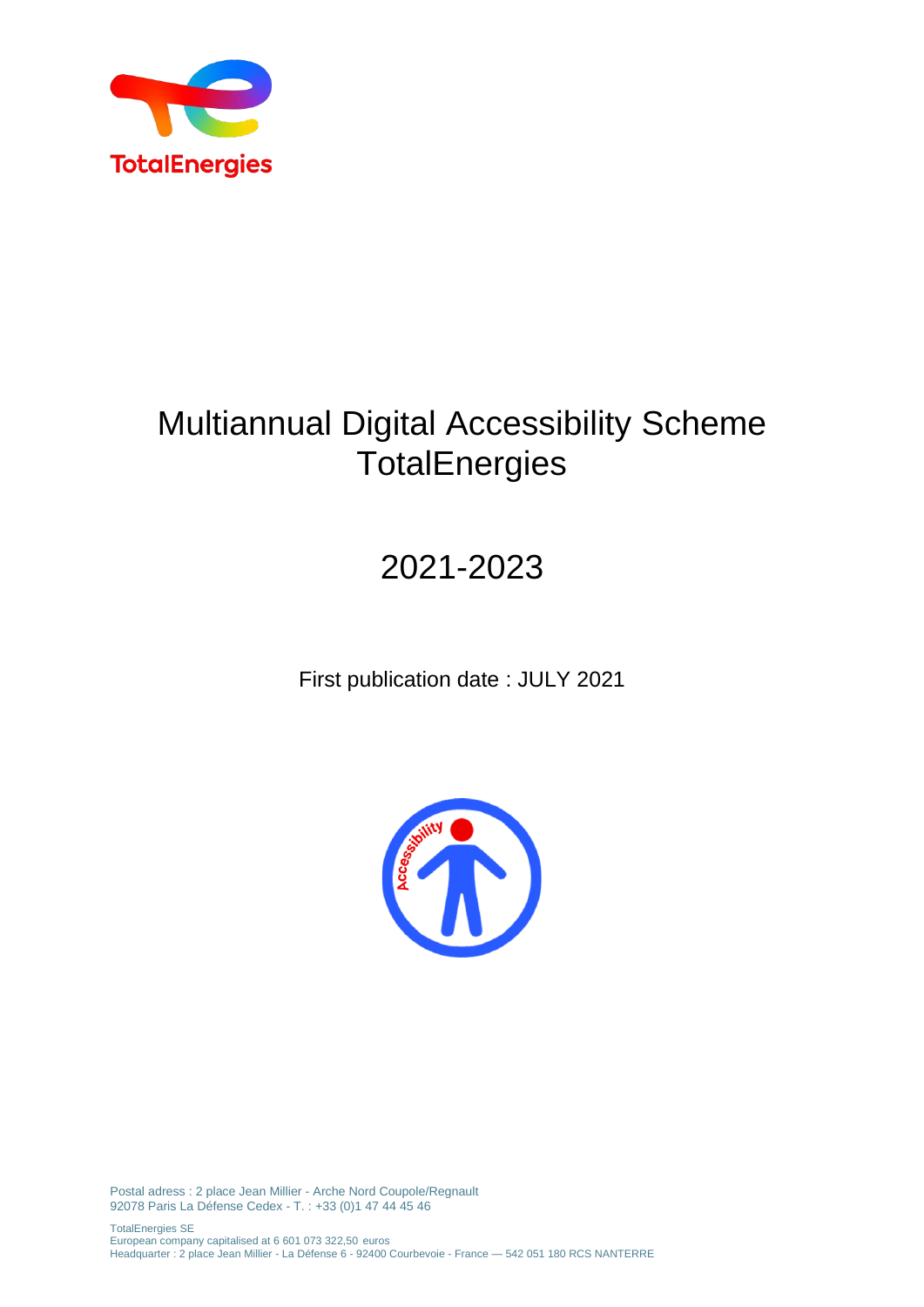### **Table of contents**

<span id="page-1-0"></span>

| I. Digital Accessibility                                                                                                                                                                                                                            | 3              |
|-----------------------------------------------------------------------------------------------------------------------------------------------------------------------------------------------------------------------------------------------------|----------------|
| As provided for in article 47 of Law No. 2005-102 of 11th February 2005 on equal<br>rights and opportunities, participation and citizenship of people with disabilities,<br>Total Energies is concerned by the obligation to make its online public |                |
| communication services accessible.                                                                                                                                                                                                                  | 3              |
| II. The challenges of digital accessibility                                                                                                                                                                                                         | 3              |
| III. The digital accessibility actors                                                                                                                                                                                                               | $\overline{4}$ |
| IV. A dedicated channel                                                                                                                                                                                                                             | $\overline{4}$ |
| V. An action plan                                                                                                                                                                                                                                   | 5              |
| a.Acculturation                                                                                                                                                                                                                                     | 5              |
| b.Training                                                                                                                                                                                                                                          | 5              |
| c.Integration                                                                                                                                                                                                                                       | 6              |
| VI. Annual action plans assessment                                                                                                                                                                                                                  | 7              |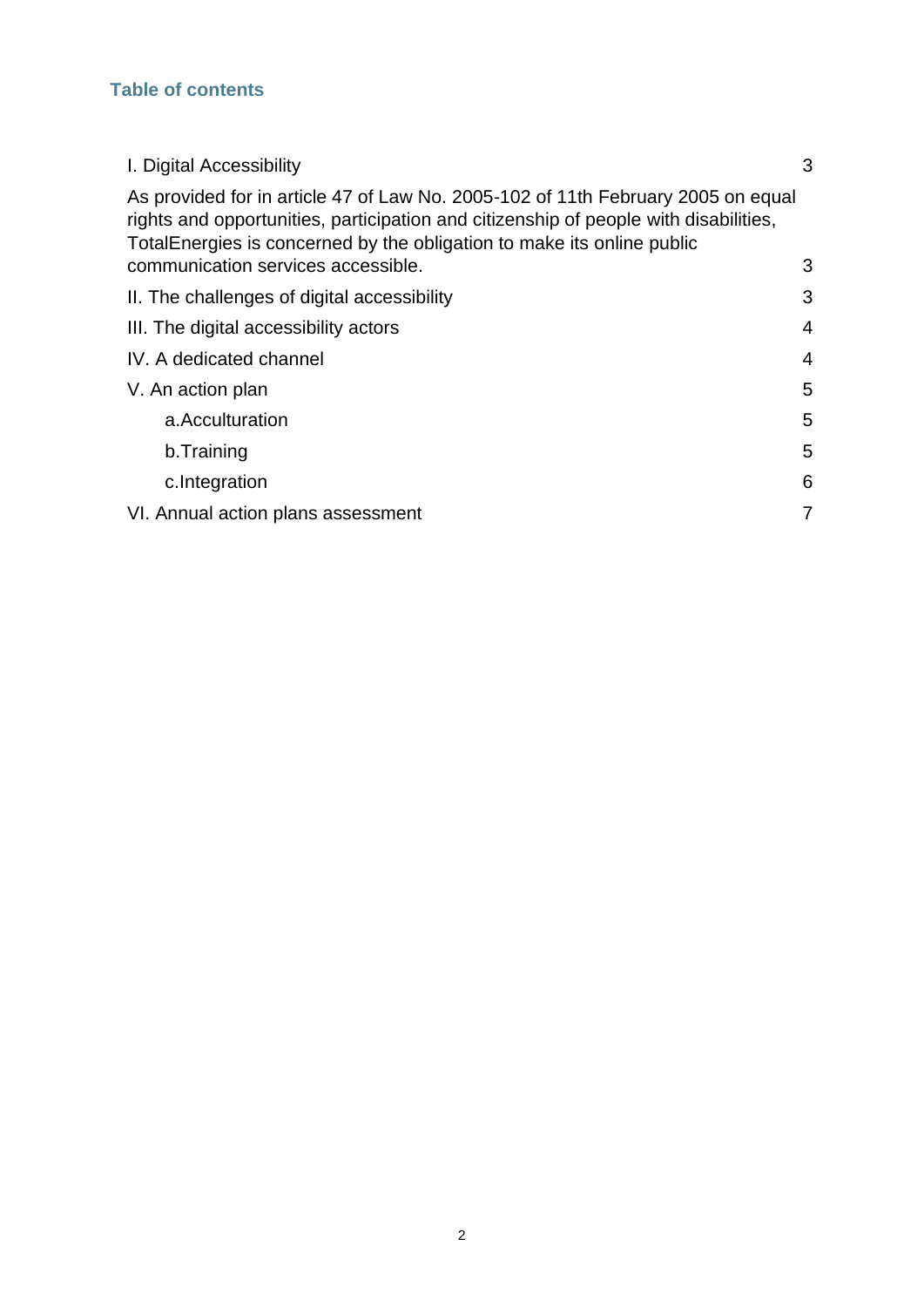#### I. Digital accessibility

<span id="page-2-0"></span>Digital accessibility means that websites, tools and technologies are designed and developed so that everyone can use them, regardless of how they access them and regardless of their disability.

As provided for in article 47 of Law No. 2005-102 of 11<sup>th</sup> February 2005 on equal rights and opportunities, participation and citizenship of people with disabilities, TotalEnergies is concerned by the obligation to make its online public communication services accessible<sup>1</sup>.

According to Article 1 of Law No. 2004-575 of 21<sup>th</sup> June 2004 on confidence in the digital economy, online public communication services are defined as "any provision to the public or categories of the public, by means of an electronic communication process, of signs, signals, writings, images, sounds or messages of any kind which do not have the character of private correspondence".

In accordance with II of Article 47 of the a forementioned law of 11<sup>th</sup> February 2005, they notably include:

- Internet, intranet and extranet sites; software packages, as long as they constitute applications used through a web browser or a mobile application;
- Mobile applications, which are defined as any application software designed and developed for use on mobile devices, such as smartphones and tablets, without an operating system or hardware;
- Digital urban furniture.

This document sets out TotalEnergies' commitment to the digital accessibility of its online public communication services for all users, with or without disabilities.

#### <span id="page-2-1"></span>II. The challenges of digital accessibility

TotalEnergies' ambition is to improve digital accessibility everywhere and for everyone.

In this context, a collective and cross-functional approach has been put into place to meet three main challenges: human, societal and legal.

TotalEnergies is committed to:

- Improve the digital inclusion of users of its applications;
- Respect its commitments to the integration of people with disabilities;
- Comply with the regulations on digital accessibility, based on the French General Accessibility Improvement Guidelines, published by the French interministerial digital department.

<sup>&</sup>lt;sup>1</sup> In the case of a company whose annual turnover exceeds the threshold of 250.000 euros provided for in Article 2 of Decree No ; 2019-768 of 24th July 2019 on the accessibility of online public communication services for persons with disabilities.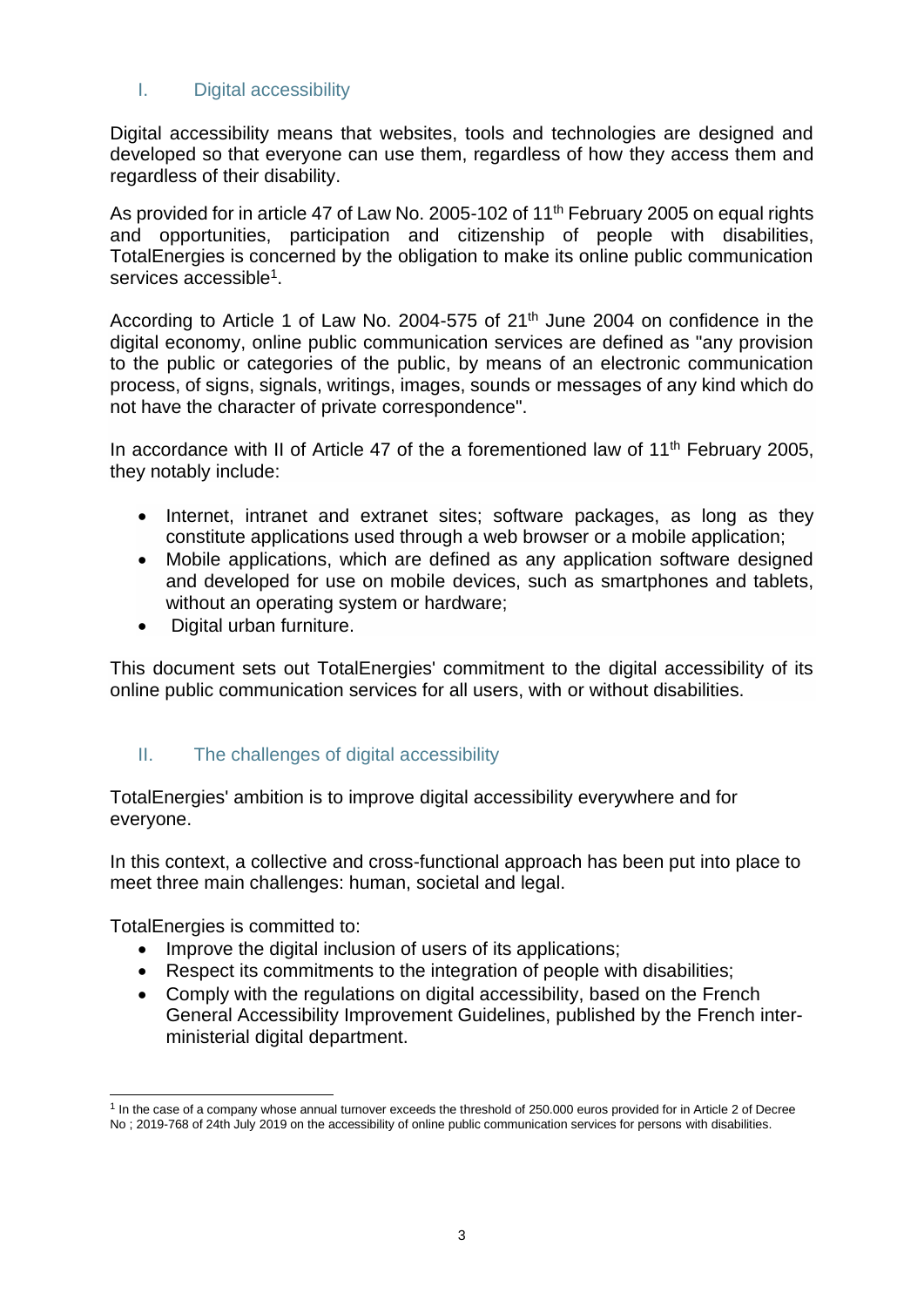#### <span id="page-3-0"></span>III. The digital accessibility actors

The Head of Strategy and Human Resources Policy and the Chief Digital Officer support this approach.

The steering committee is composed of:

- The digital accessibility Lead, attached to the Digital department;
- The Head of the "Mission Handicap", attached to the Human Resources;
- The Digital Governance team, attached to the External Communication.

This steering committee is responsible for drawing up, monitoring and updating this multi-year plan and the associated annual action plans. The members of this committee help to ensure that digital accessibility is taken into consideration in new projects.

The digital accessibility Lead is responsible for the approach, centralizing and steering the project, accompanied by the "Mission Handicap", which shares users' needs and helps to prioritize actions.

The digital Governance pays particular attention to the accessibility of the websites of its "website factory" and applications, by systematically raising awareness of websites' managers and by reinforcing the accessibility of the technical base with the partnership of the TMA (Third-party Application Maintenance).

#### <span id="page-3-1"></span>IV. A dedicated channel

If you have any specific need or want to know more about TotalEnergies' digital accessibility approach, a dedicated channel is available: [digital.accessibility@totalenergies.com](mailto:digital.accessibility@totalenergies.com)

#### <span id="page-3-2"></span>V. An action plan

The approach is based on a three-lines action plan: acculturation, training and integration.

It is a continuous improvement approach, which is not fixed. Ideas and feedbacks from employees are essential to progress in the most possible agile way.

#### <span id="page-3-3"></span>a. Acculturation

In order to acculturate its employees, TotalEnergies has set up several general awareness-raising initiatives on digital accessibility (webinars, sharing of communication documents, etc.), led by members of the steering committee or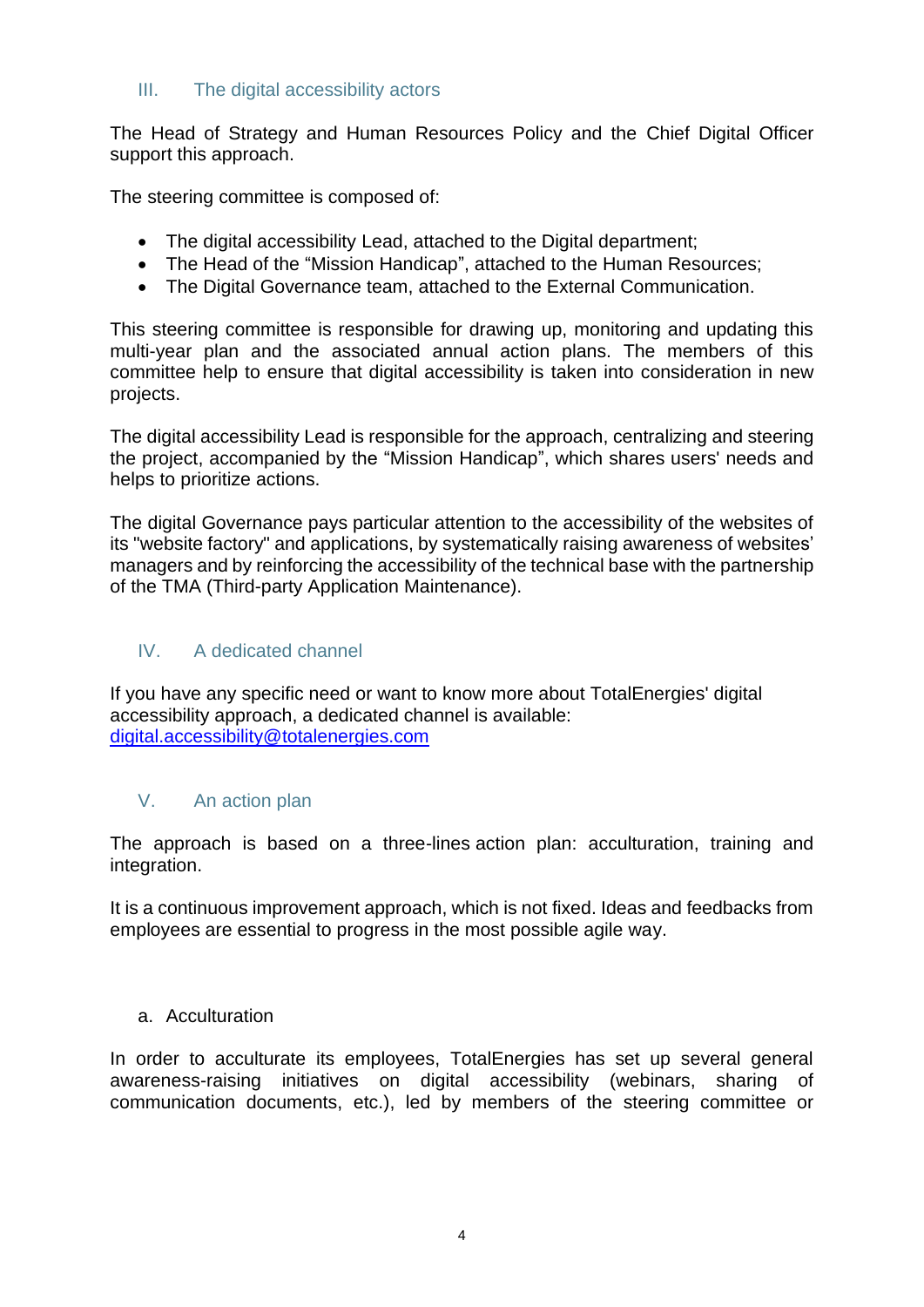volunteers from the digital accessibility working group. They are targeted primarily at TotalEnergies employees, whatever their job or entity.

The working group relies on the other thematic working groups that have also been set up to provide rapid and sustainable solutions for users with hearing or visual disabilities, etc., identified within TotalEnergies.

The digital Governance team supports website managers and contributors when creating a new website/application. The following Integration paragraph describes the important points on which TotalEnergies will rely to improve the digital accessibility of all its websites and external applications.

#### <span id="page-4-0"></span>b. Training

To train its employees, TotalEnergies is establishing several actions:

- An e-learning module dedicated to digital accessibility at all stages of a project, available on the internal training platform, in French and English versions. It is shared internally by those involved in the approach as well as by the Diversity/Disability points of contact in the subsidiaries.
- Face-to-face or distance-learning training courses open to all to introduce accessibility with the ergonomic options available on the digital tools used;
- Training courses dedicated to employees with disabilities;
- Dedicated training for employees likely to be affected by digital accessibility in their jobs.

TotalEnergies is aware that the continuity of the actions put into place requires the development of internal skills/knowledge in terms of digital accessibility.

#### c. Integration

To integrate this topic into the tools, TotalEnergies is establishing several actions:

• Technical update

The integration of digital accessibility is an iterative process. This subject must be taken into account as far as possible at the design stage, during the development phase and during the production of applications.

The priority is to propose reasonable accommodations for people with disabilities who are unable to navigate properly in order to ensure their ability to use digital tools.